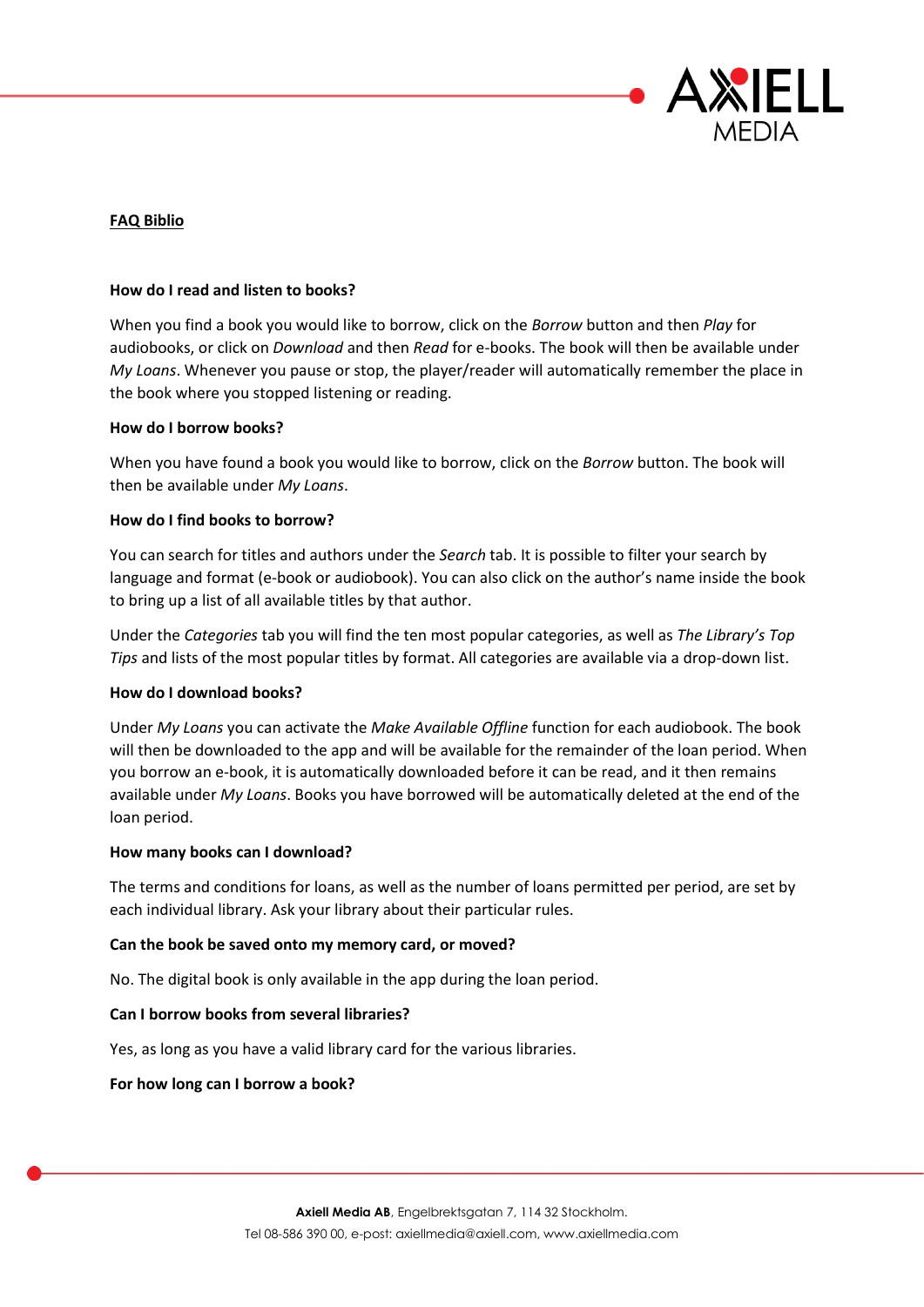

Each loan period lasts for 28 days. If the loan expires before you have finished listening or reading, you may reborrow the book. When you reborrow a book it is treated as a new loan, which means that your bookmarks will not be transferred to the new loan period.

Special local rules may apply to loan periods at individual libraries.

# **Can I borrow books when I'm abroad?**

Biblio has no limitations on listening to books while abroad. However, internet connections, firewalls, local conditions, etc. may prevent this.

# **How do I remove a book from** *My Loans***?**

There is no need for you to delete your loans or keep track of the return dates. When your loan expires, the book will be automatically deleted from the app. It is not possible to return a book prior to the end of the loan period.

# **I am experiencing difficulties in reading or listening to a book — how can I get help?**

Firstly, make sure you are using the latest version of the app, then log in and try again. Are you still having problems? If so, contact your library and provide them with as detailed a description of the problem as possible (you will find the contact details under *My Library*).

# **How do I create a bookmark?**

For audiobooks, click on the bookmark icon to the bottom left of the player, then click on *Create Bookmark*. For e-books, the icon is located to the top right, inside the book. Click on the icon and the bookmark will be saved and is then available under the three horizontal lines (the hamburger menu) to the top right of the book.

# **How can I view an e-book's table of contents?**

At the top right of the book there are three lines (a hamburger menu) — click on this menu to see the book's contents and any saved bookmarks.

# **Can I change font and perform other customisations in Biblio?**

Inside the e-book, to the top right, there is a letter icon that you can click on to make various changes. Available options include changing the font and character size for the book, and turning the scrolling mode on or off.

# **How can I see how far I am into the book?**

For an audiobook you can see this directly via the player, where progress is recorded in hours, minutes and seconds. It is also possible to use the player control to wind the book forwards or backwards.

In an e-book, you can see how much (as a percentage) of the chapter you have read, as well as the total number of chapters in the book. You can access the table of contents with all chapters via the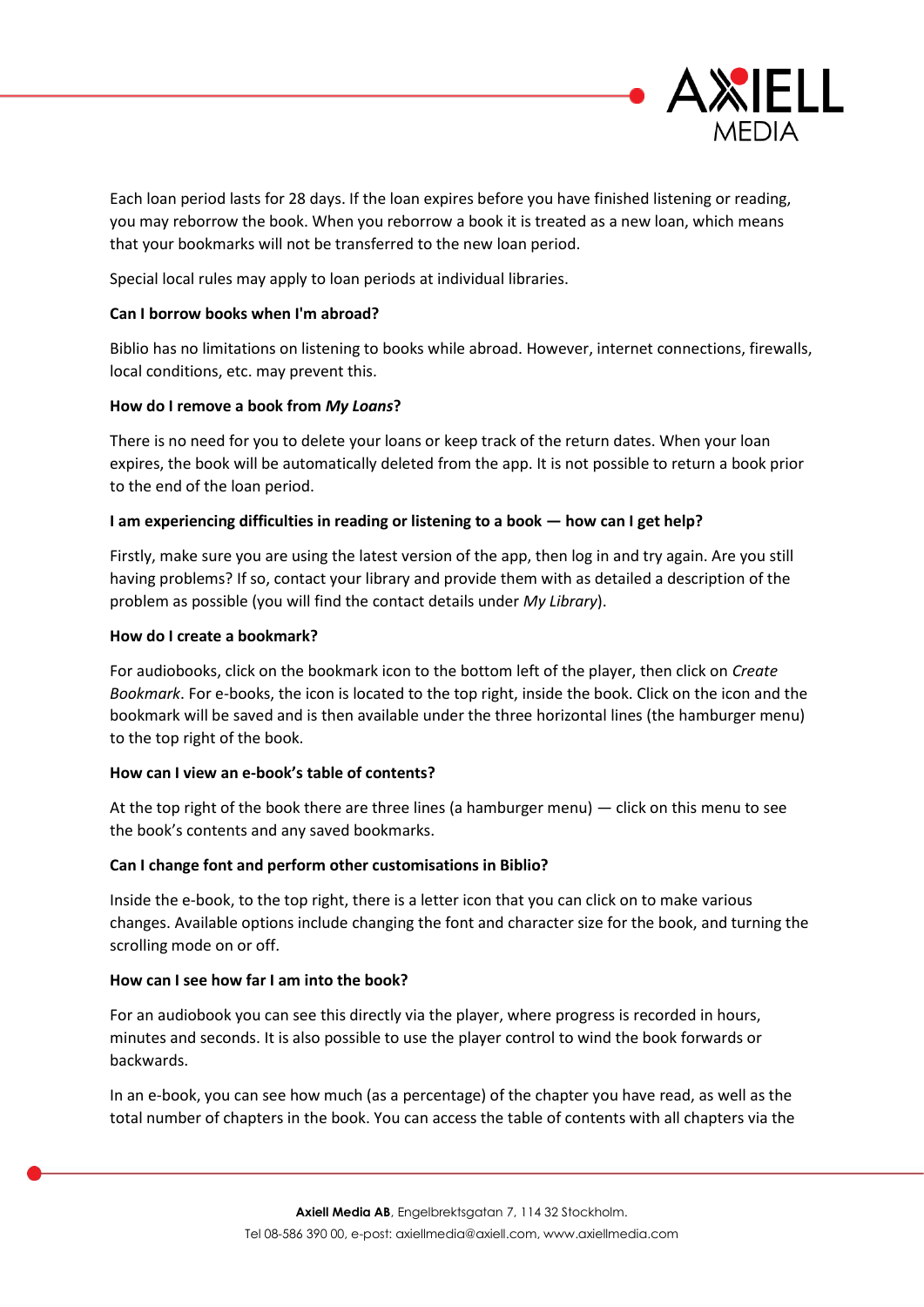

hamburger menu to the top right of the book, and then click on any chapter of your choice to go directly to that chapter.

# **Can I change the speed at which my audiobook is played?**

Yes. In the audiobook there is a small icon to the right, just below the book cover — click on this icon for a choice of three speeds.

## **Does Biblio have a sleep timer?**

Yes. In the audiobook there is a small icon beneath the book cover that enables you to set a sleep timer for the book.

## **Can I filter my book searches and search on specific formats?**

Yes. Under the *Search > Filter* tab you can filter your search by format (e-book or audiobook) and/or language.

## **Can I choose and save my own settings in the app?**

Yes. Under the *Settings* tab there are certain settings you can save, for example how many seconds forwards or backwards you want to be able to navigate automatically in an audiobook, whether only Wi-Fi use should be activated, etc.

## **Are all my loans available in Biblio, even if I didn't use the app to borrow the book?**

Yes. All your active digital loans are automatically visible under *My Loans*.

### **How can I see the format of a book?**

The two formats (e-books and audiobooks) are not listed separately under *Categories*, but you can filter your search by format under *Search > Filter*. You can also filter your search by language via a drop-down list. E-books are always displayed with a red book icon, while audiobooks have a blue icon with headphones.

### **How do I search and navigate in my digital book?**

In an e-book you have borrowed, you can access the table of contents with all chapters via the hamburger menu (the three horizontal lines) to the top right of the book, and then click on any chapter of your choice to go directly to that chapter. It is also possible to scroll between the pages.

In an audiobook, you can drag the player control forwards or backwards, and you can also fastforward or fast-rewind with the help of the icons next to the *Play* button in the book.

### **I am receiving an error message, why is that?**

The error message that appears usually explains what has caused the error, for example if you have reached the maximum number of loans for the period. Otherwise, please contact your library if you require assistance. Try to provide as much information as possible about what you were doing when